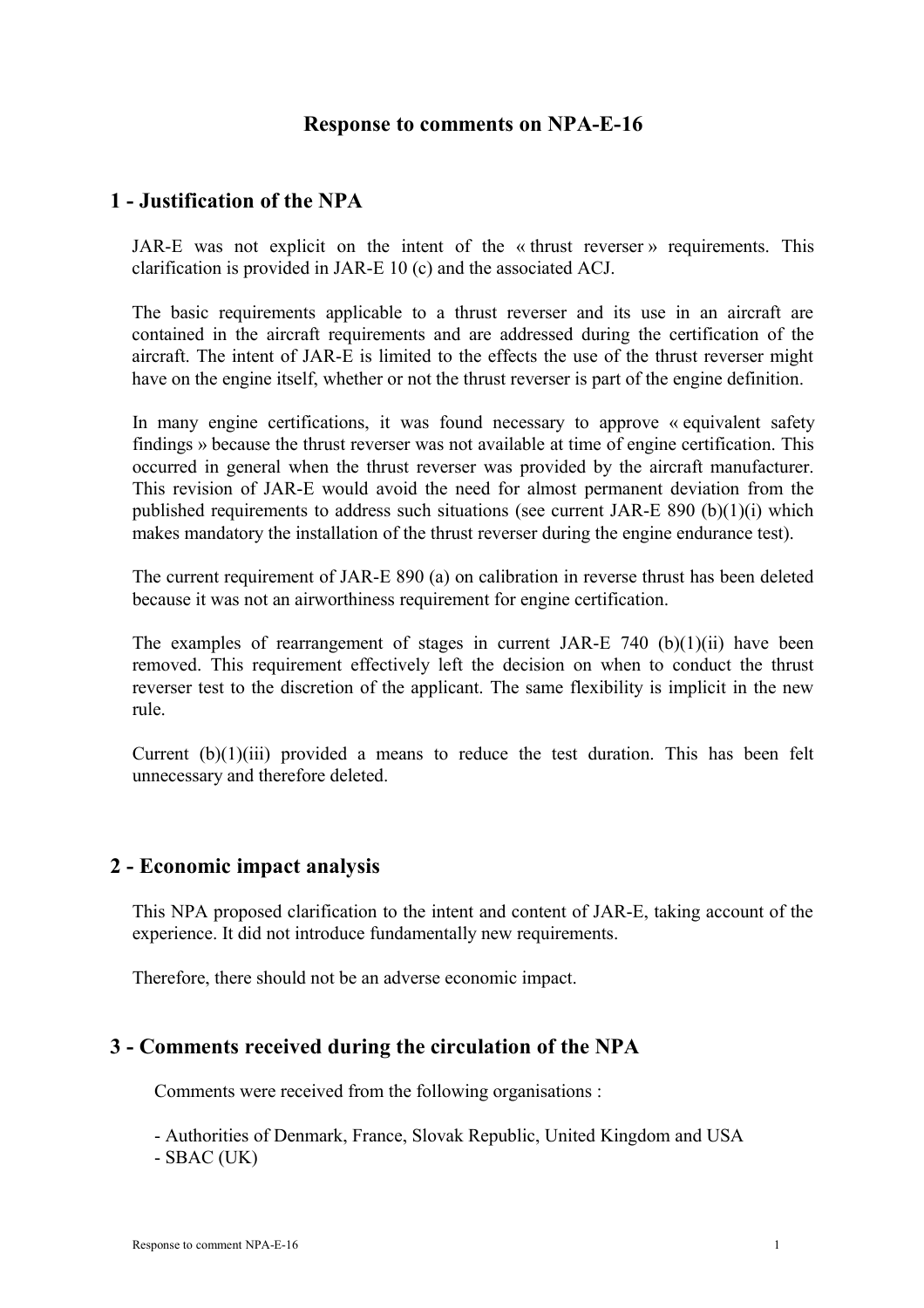# **4 - Response to comments**

One commenters provided a « no comment » statement on the proposal.

### General comments

One commenter requested to clarify references to alternative ways of complying with JAR-E 890 (c) and (d). This appeared as being acceptable through JAR-E 890 (f) and ACJ but, contrary to JAR-E 890 (b), this was not obvious from JAR-E 890 (c) and (d). This has been agreed and text has been improved.

One commenter requested to explain, in the justification part of the NPA, the rationale for removing those parts of the current JAR-E 890 (e.g. calibration test in JAR-E 890 (a)) that have not been read across to the NPA. It has been agreed that recording of this justification was necessary.

One commenter noted that the current JAR-E 890 (b)(1)(ii)  $\&$  (iii) have been deleted with no justification. This commenter thought that these paragraphs were helpful in defining the revised schedule to be used for the endurance test of JAR-E 740 if a thrust reverser is fitted, and should be retained accordingly (either in JAR-E 890 or in JAR-E 740). This has been partially agreed. The first part of  $(b)(1)(ii)$ , requiring the thrust reverser test to be performed as part of the endurance test, has been retained in JAR-E 890 (c) and (d). The examples of rearrangement of stages in current JAR-E 740 (b)(1)(ii) have been removed. This requirement effectively left the decision on when to conduct the thrust reverser test to the discretion of the applicant. The same flexibility is implicit in the new rule. Current (b) (1)(iii) provided a means to reduce the test duration. This has been felt unnecessary and therefore deleted.

One commenter noted the revision to paragraph (a) of JAR-E 890 dropped the requirements associated with Calibration Test paragraphs JAR-E 170 and JAR-E 730. The commenter, although not objecting to this change, noted that it will further separate the requirements of JAR-E 890 and FAR 33.97. This comment has been noted : however, FAR 33.97 only requires the thrust reverser to be installed and does not require calibration in reverse mode.

One commenter considered that expanding FAR 33.97 to require installation of the thrust reverser on the FAR 33.94 blade out engine test would be necessary to improve blade out test engine configuration and suggested that JAA consider the addition of this test engine configuration requirement to JAR-E 890. This comment has not been accepted : such a change would be well outside the scope of this NPA. This subject could be considered separately if such a need was confirmed.

Although agreeing with the intent of the NPA, i.e. to clarify the JAR-E requirements and to remove the need for equivalent safety findings, one commenter thought that there was still some confusion. This commenter stated that the second paragraph of the justification implied that the thrust reverser cannot be part of the engine definition and asked if this was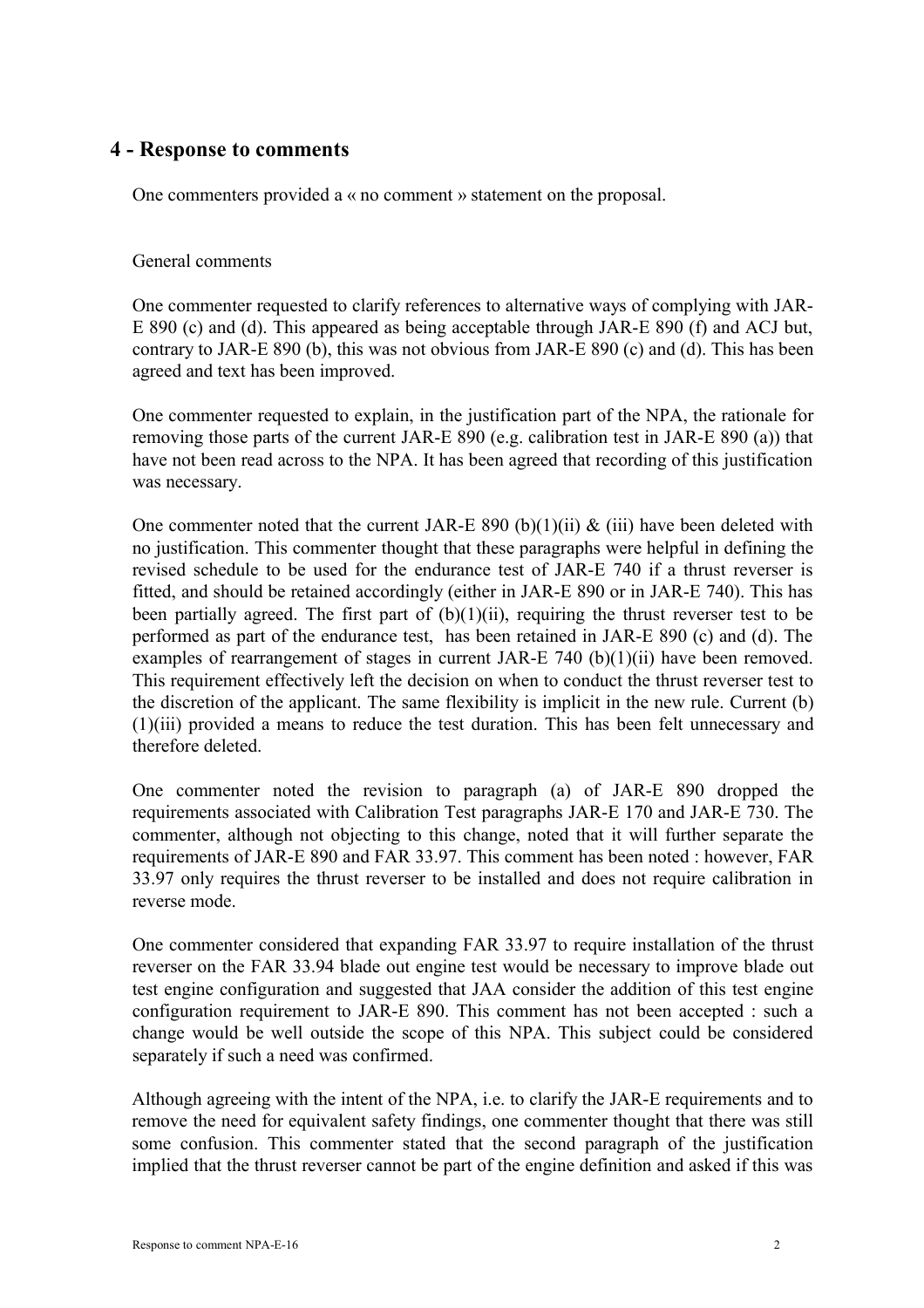the correct interpretation. This interpretation is not correct as clearly specified in ACJ E 890. However, it is agreed that the justification, when speaking of the "effects the use of the thrust reverser might have on the engine itself », could induce such misinterpretation. The justification has been improved.

The same commenter indicated that many of the functions of the reverser, and much of the hardware (air motors, piping etc) are controlled by the FADEC and are more appropriately part of the engine. This comment has been noted. The airworthiness requirements are not in charge of definition of work sharing between aircraft and engine manufacturers. In addition, these functions would be addressed under JAR-E 50.

This commenter also stated that, in certifying the engine, the entire engine part list is being certificated and declared that, if this includes the reverser, it is not clear how it will be qualified. This has been noted. This NPA does not fundamentally change the process currently used for certification of a thrust reverser but clarifies the matter : the engine must be approved for use with a thrust reverser (JAR-E) and the aircraft must comply with the appropriate aircraft requirements. It is also noted that draft NPAs were proposed to change JAR 25.934 and JAR 23.934 in order to further clarify the issue. The ACJ E 10 (c) has been improved.

One commenter indicated that several grammatical errors in the NPA ought to be corrected but did not specify them. Some errors were discovered and corrected.

Comments on JAR-E 10 (c)

One commenter, to clarify the intent, proposed to change JAR-E 10 (c) to read:

"*(c) JAR-E contains appropriate requirements for the approval of the engine with a thrust reverser, if fitted. If compliance is shown, the specific thrust reverser approved for use will be noted in the Engine Certification documentation. Otherwise, the documentation will be endorsed to indicate that the use of a thrust reverser is prohibited. (See ACJ E 10(c))*". This has been partially agreed and text has been modified.

Comments on JAR-E 890 (c) and (d)

One commenter noted that these new paragraphs identify specific tests that have to be done on the engine with thrust reverser fitted. However, they do not specify the objective of the tests. Neither do they specify any pass / fail criteria. This commenter considered that this renders the requirements totally inadequate, as it bases compliance entirely on the fact that a test has been done, rather than on any particular outcome of that test. The commenter suggested to revise the wording to establish an objective based requirement that fully specifies the criteria the Authority must use to determine whether the specified tests have had a successful outcome. Although the pass / fail criteria of JAR-E 740 were implicitly referred to, the comment has been agreed and the text has been accordingly revised.

Comments on JAR-E 890 (c)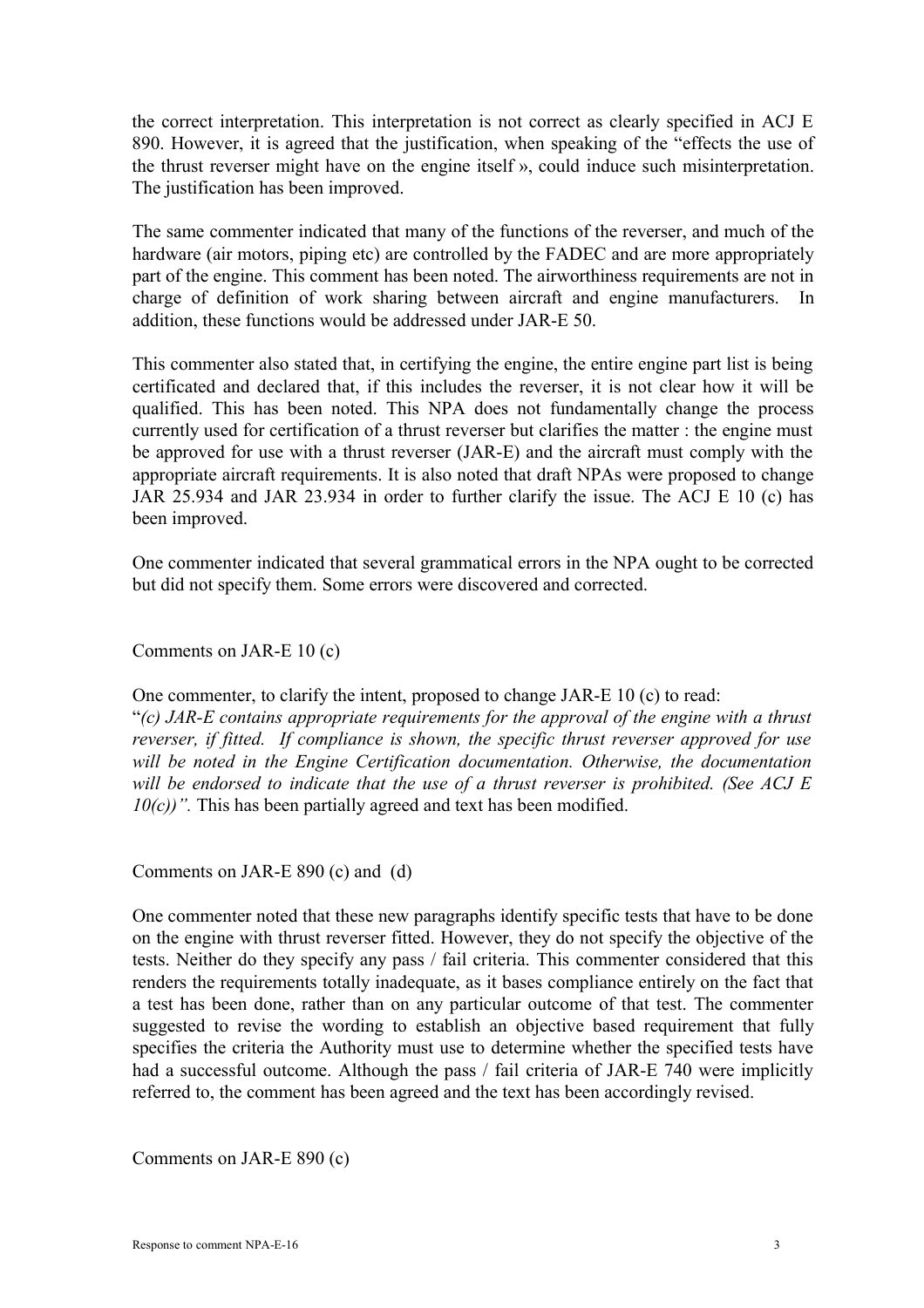One commenter, although noting that the wording "ground use only" and "in-flight use" matched JAR 25.933, suggested to include somewhere a definition of "ground use". This comment has been noted. Because JAR-25 and JAR-E would share a common use of the wording, such a definition should be in JAR-1 : this would then be outside the scope of this NPA to JAR-E. This comment has been transferred to the appropriate people within the JAA system for consideration.

Comments on JAR-E 890 (c)(4)

Two commenters noted the superfluous second "to". One commenter proposed to replace it by "the". This editorial error has been corrected.

One commenter questioned the spelling of the word "approximatively" (coming from current JAR-E). This has been agreed and changed to "approximately".

One commenter noted that "Maximum Take-off" was not a defined wording and that there was only one rating called "Take-off". This commenter requested clarification. This has been agreed and the text has been modified accordingly.

Comments on JAR-E 890 (e)

One commenter stated that the one second throttle movement could not be consistent with engine time to return to idle and that this could result in a more severe testing (thrust reverser operating at higher engine speed). This has been noted.

One commenter stated that the proposed JAR-E 890 (e) was impractical as written and suggested to retain the current text of JAR-E 890 (b) $(4)(i)$ . This commenter argued that it is only the movement of the power control lever in the reverse thrust range which must take place within one second, not the range of movement from one extreme to another, which could include forward thrust commands. The intent of the comment has been agreed but slightly different wording has been proposed.

Comments on ACJ E 10 (c)

One commenter proposed editorial improvements as follows : fourth paragraph, second line, "…requirements should *nevertheless, be* addressed for…" and fifth paragraph, second line, the word "considered" should be replaced by "*specified"*. This has been agreed.

Comments on ACJ E 890 paragraph (1)

One commenter recommended to impose the use of a standard thrust reverser without possibility of substitution with another equipment. This commenter argued that only the standard thrust reverser could provide correct results with regard to vibration on the engine carcass. This comment has been not accepted because it was against all the principles